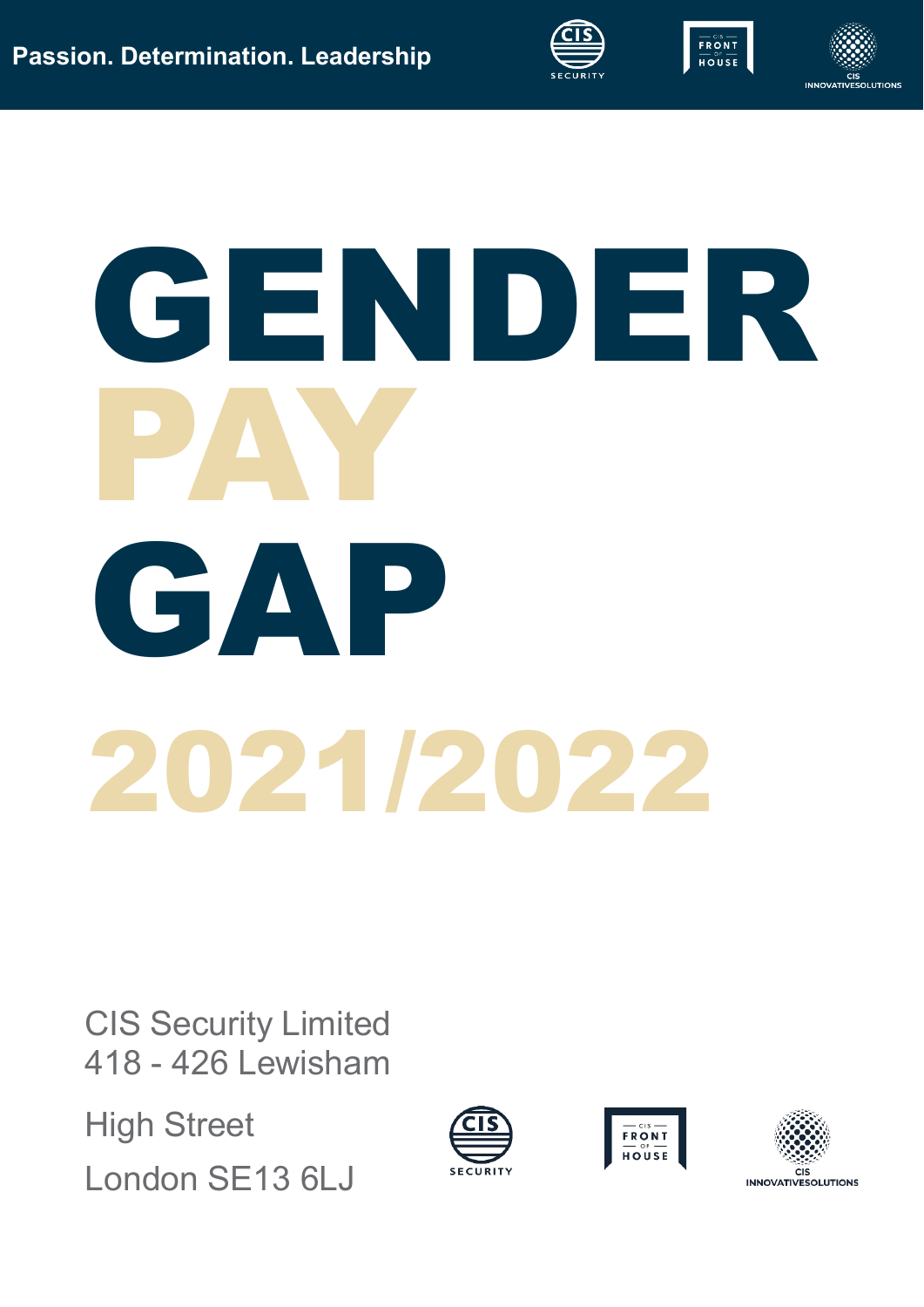## Executive Summary

CIS SECURITY ARE A TOP 20 UK GUARDING COMPANY, A PROGRESSIVE EMPLOYER WHO BELIEVES EQUALITY IS ONE OF THE KEY PILLARS OF A SUCCESSFUL BUSINESS.

We have identified several initiatives which currently support our equality, inclusion and diversity policies.

Our 50:50 Board Members– As an organisation 50% of our Board Members are female and 50% male; Therefore, our leadership gender split is perfectly balanced.

#### Our Site and Account

Management Teams – We are committed to encouraging more female Site Managers and Account Managers, supporting developmental opportunities for women with an appetite for Managerial roles by providing a tangible developmental path over a two-year period to attract new talent.

#### Industry Association – CIS

support many Women in Security organisations and are committed to ongoing membership of such institutions. Our Sales Director attends several key events to support and encourage more women into the industry.

#### Flexibility of Working Hours –

we will continue to work with our clients to support and attract a diverse and inclusive workforce who are paid fairly, encouraged to work flexible hours where possible, inspiring a better work life balance for both male and female workers. We believe it is important to support working parents regardless of gender.

#### Employability Programs – CIS

continue to work with local community programs to attract both women and men who may not have considered security as a career to join our workforce.

## ender

## Pay Gap Results



We continue to support equality in all areas of our business and culture through the implementation of various initiatives designed to create and encourage parity in our industry, which has traditionally  $\begin{array}{c} \text{We continue to sup}\ \Theta \text{ for all } \Theta \text{ for all } \Theta \text{ for all } \Theta \text{ for all } \Theta \text{ for all } \Theta \text{ for all } \Theta \text{ for all } \Theta \text{ for all } \Theta \text{ for all } \Theta \text{ for all } \Theta \text{ for all } \Theta \text{ for all } \Theta \text{ for all } \Theta \text{ for all } \Theta \text{ for all } \Theta \text{ for all } \Theta \text{ for all } \Theta \text{ for all } \Theta \text{ for all } \Theta \text{ for all } \Theta \text{ for all } \Theta \text{ for all } \Theta \text{ for all } \Theta \text{ for all } \Theta \text{ for all } \Theta \text{$ struggled to attract female staff.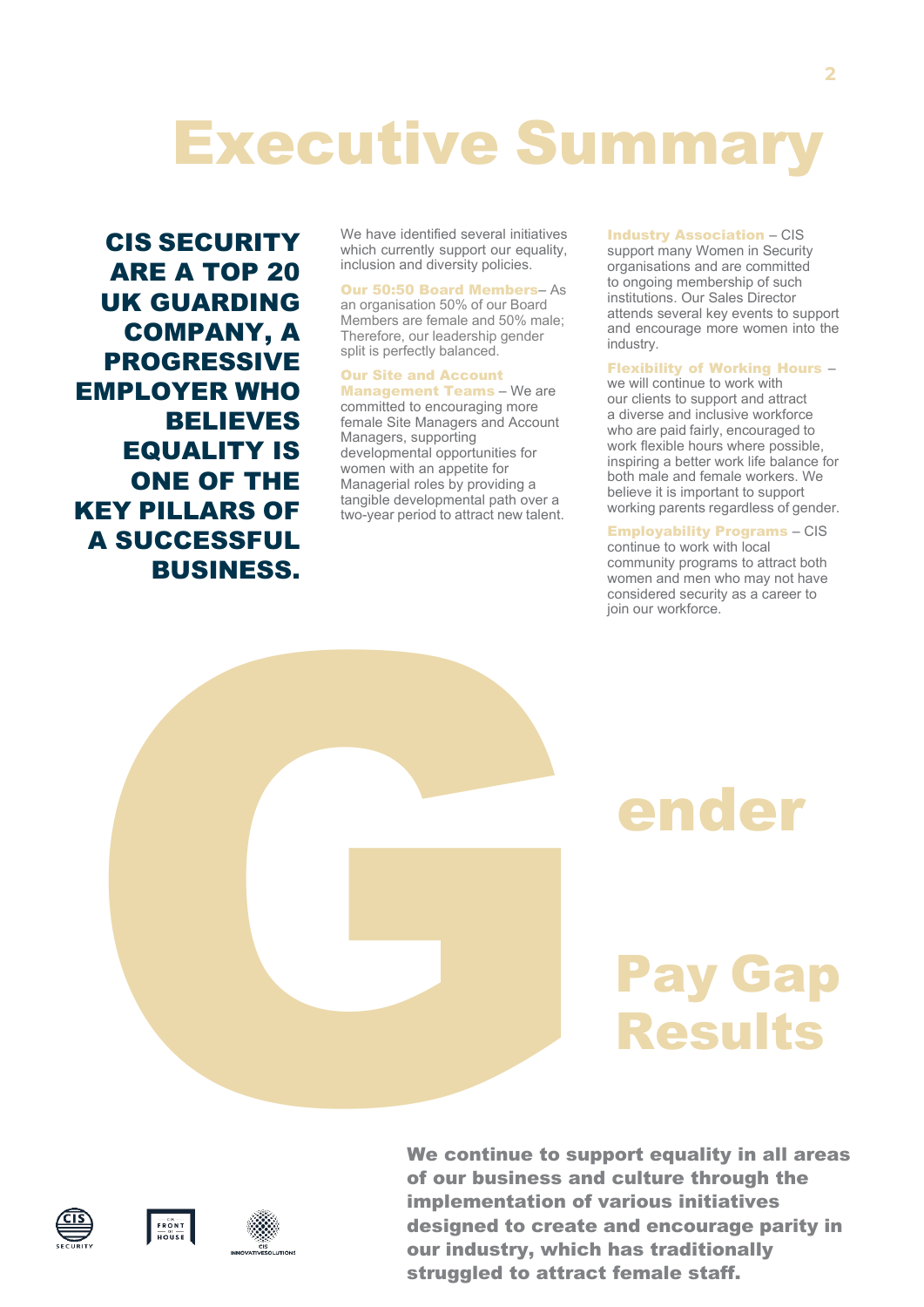## We have prepared our Gender Pay Gap report, following legislation as detailed on The Equality Act 2010 (Gender Pay Gap Information) Regulations 2017 which shows:

A mean gender pay gap of 13.3% A median gender pay gap of 18.9% A mean bonus gender pay gap of -48.2% A median bonus gender pay gap of 37.2% 39.9% women received a bonus and 30.3% of men received a bonus





 $F R$  ONT